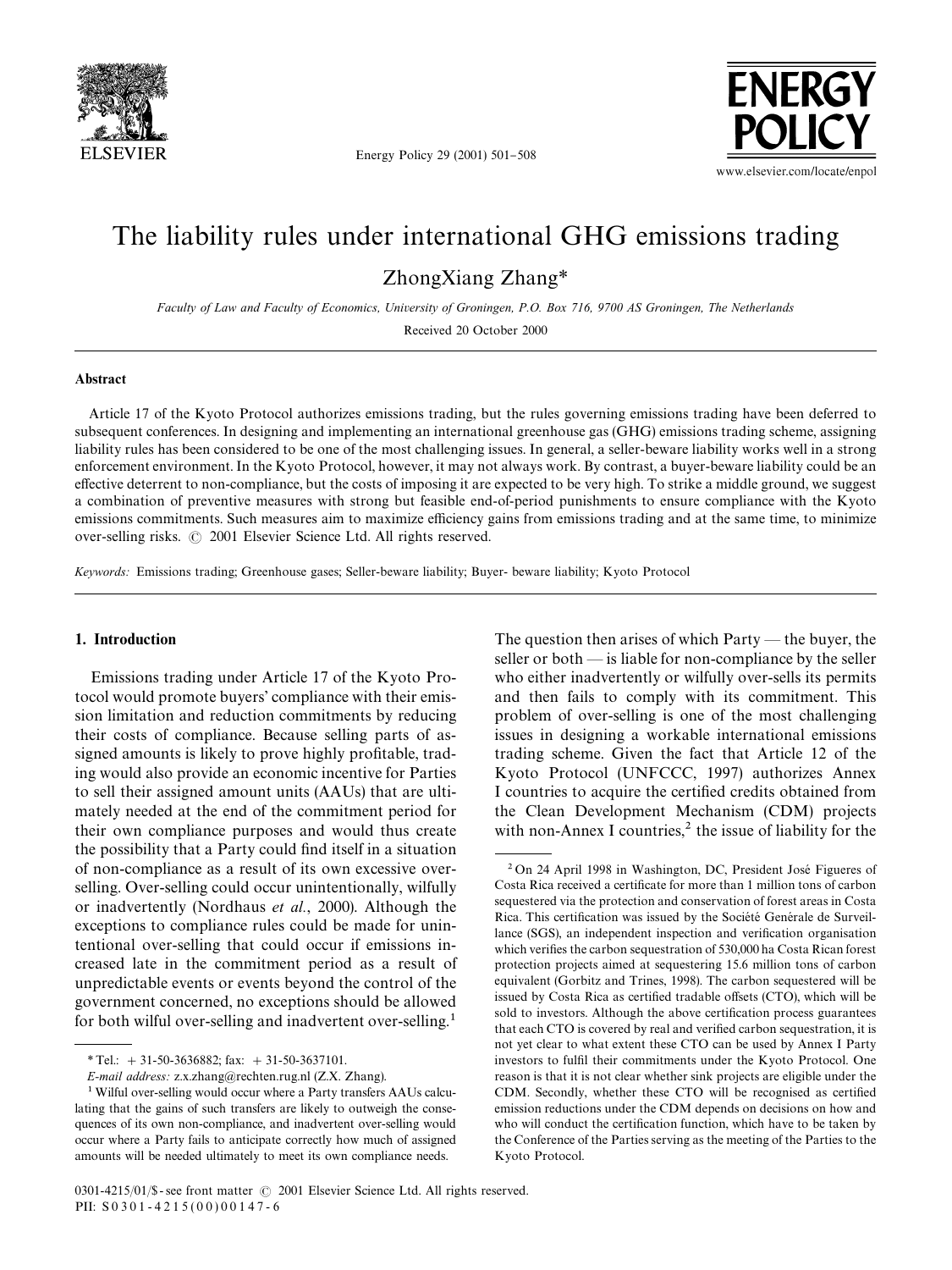validity of the credits is of less concern in the CDM case when the credits have been certified.<sup>3</sup> Thus, some  $Party<sup>4</sup>$ suggests that the transfers of AAUs in an international emissions trading scheme could be envisioned along this line. Each year, any excess AAUs to be sold first have to be verified and certified prior to trading. Although the so-called post-verification trading model eliminates the risk of over-selling, there is no guarantee that the Parties who comply until the end of the fourth year of the commitment period will be in compliance with their commitments at the end of the commitment period because they could sell more than their remaining AAUs available in the last, namely, fifth year of the commitment period. Other Party<sup>5</sup> even suggests that in order to ensure that Parties only sell those assigned amounts surplus to their compliance requirements, any excess AAUs are allowed to be sold only after compliance has been established. This would increase the environmental performance of the scheme by reducing uncertainty surrounding the validity of acquired permits. In the mean time, however, it would restrict legitimate trading activities during the commitment period. This could significantly increase the costs of participating in emissions trading and thus reduce the volume of trades. Moreover, it still does not eliminate the risk of over-selling, since the surplus assigned amounts from the first commitment period might be needed by the seller during the subsequent commitment periods. Thus, rules that address the risk more effectively and allow trading during the first commitment period need to be established. They are

essential to the success of emissions trading (Environmental Defense Fund, 1998). By providing some new insights, this article aims to contribute to the in-depth discussion on the liability rules that are intended to define clearly where the responsibility lies for a Party in case it is out of compliance because of over-selling its AAUs, thus contributing to the design and implementation of an international GHG emissions trading scheme.

It should be pointed out that a Party could be in non-compliance with its commitments, whether or not it trades. Non-compliance could also occur because a Party fails to undertake sufficient domestic abatement policies and measures or to purchase enough AAUs or certified credits from the Kyoto mechanisms. Here we focus on the risk of over-selling just because it arises from emissions trading. It is by no means that over-selling deserves greater punishment than other reasons for non-compliance. Indeed, from the atmosphere's perspective, no matter how a Party is out of compliance, the damages to the atmosphere are the same. This suggests that all the reasons for non-compliance should be treated equally.

#### 2. Seller-beware liability

Because Article 3 of the Kyoto Protocol refers to the transfers of allowable emissions from one nation to another without suggesting that transfers could be invalidated, some observers think that Article 17 implicitly means that trading rests on the so-called seller-only liability or seller-beware liability (Rolfe, 1998). Under a seller-beware regime, any permits acquired by the buyer are valid regardless of whether the seller is in compliance with its commitments under the Protocol, and all permits would be worth the same no matter where they originated. Because buyers bear no risk under the seller-beware liability, they are more likely to become active in the market. This would stimulate the development of a more robust trading market. This is essential to the successful function of emissions trading, particularly in the initial start-up stage when few potential buyers, if any, have any trading experiences.

Seller-beware works well in domestic emissions trading scheme, such as the US  $SO_2$  allowance trading program mandated in Title IV of the 1990 Clean Air Act Amendments whose built-in effective enforcement mechanisms make non-compliance very expensive and unattractive (Ellerman *et al.*, 1997). However, in an international trading scheme, the efficacy of seller-beware liability depends heavily on the non-compliance regime under Article 18 of the Kyoto Protocol. Unless financial penalties are much higher than the potential gains from over-selling AAUs, there is an economic incentive for sellers to sell AAUs not surplus to their compliance needs. If, as past experience has suggested that enforcement at the international level often proves to be more

<sup>&</sup>lt;sup>3</sup> If the credits were to be used in advance of certification, most analysts advocate that buyers should be primarily held liable for the compliance of CDM projects, because buyers in Annex I countries have their domestic emissions limitation commitments, and have the direct access to information and the leverage necessary for project oversight. In comparison with sellers, buyers have a financial stake in CDM projects (Kerr, 1998).

<sup>&</sup>lt;sup>4</sup> Switzerland has proposed for a post-verification trading model on an annual basis (UNFCCC, 1999). The proposal works as follows. Each Party that wishes to undertake transfers under Article 17 shall allocate its total assigned amounts among the 5 years of the commitment period and notify the UNFCCC secretariat of these annual allocations prior to the start of the commitment period. The assigned amount allocation to any single year should not exceed  $\pm 20\%$  of the total assigned amounts divided by 5. Excess AAUs for a given year shall equal cumulative assigned amount allocation from the beginning of the commitment period through the given year less cumulative emissions from the beginning of the commitment period through the given year less the amount of the excess AAUs certificates issued for previous years of the commitment period and cumulative emission reduction units transferred under Article 6. The secretariat shall verify the availability of excess AAUs and issue certificates for them. All issued certificates shall be valid on the market without any liability or trade-specific compliance rules.

<sup>&</sup>lt;sup>5</sup> India (UNFCCC, 2000), supported by the Group of 77 and China, has put forward the proposal for the surplus units trading. The proposal would confine trading to excess reductions surplus to sellers' own compliance needs at the end of the commitment period.